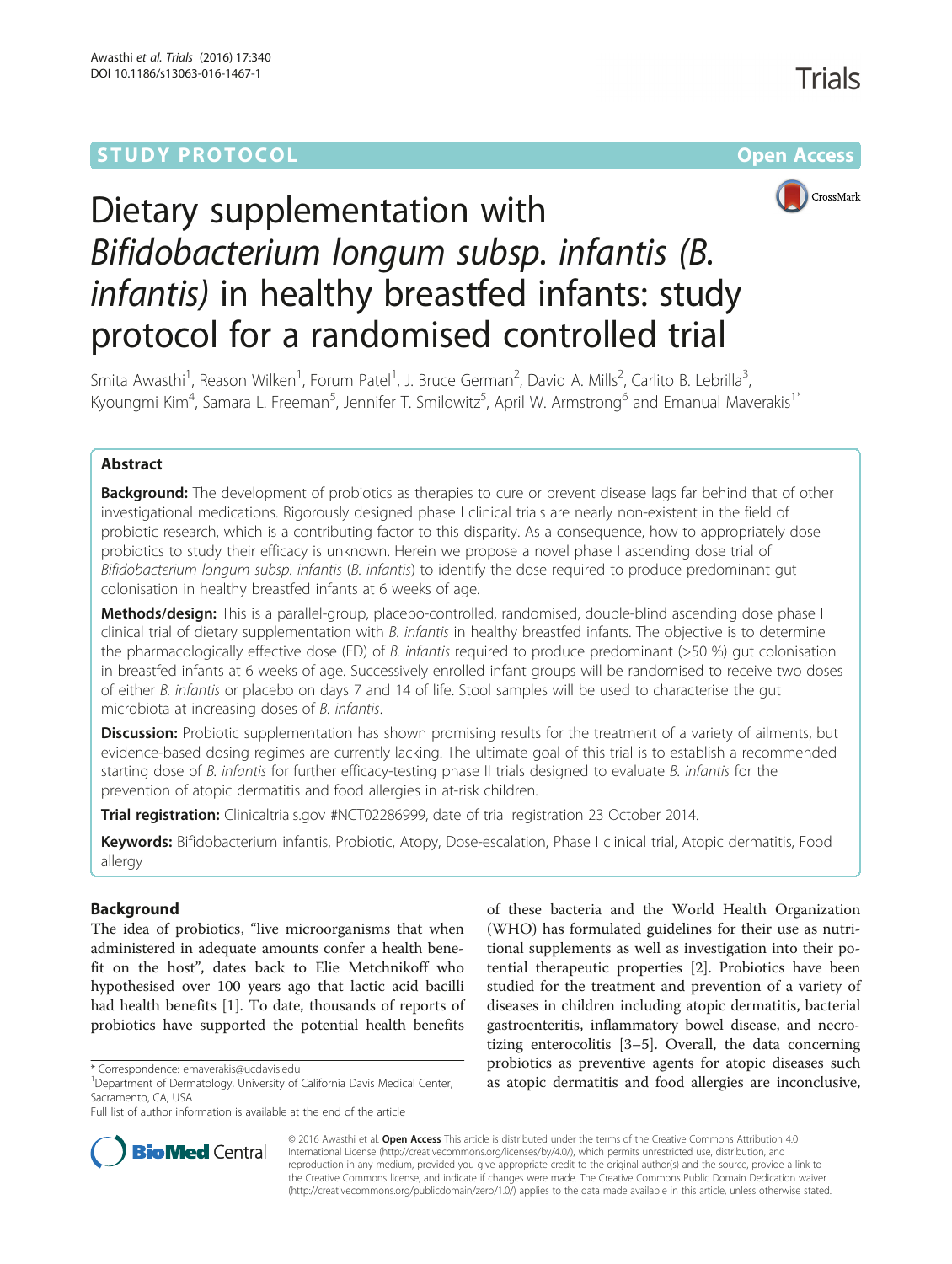with some studies suggesting a possible benefit and others showing mixed results [[4, 6](#page-9-0)–[8\]](#page-9-0).

Humans and other mammals are hosts to a diverse set of symbiotic as well as pathogenic intestinal bacteria. Approximately 1000 microbial species reside at a density of  $1 \times 10^{12}$  organisms per gram of colonic content [[9, 10\]](#page-9-0). Several studies have demonstrated a clear link between immune system development and the composition of gut microbiota [[11](#page-9-0)–[13](#page-9-0)]. In addition, disruption of intestinal barrier function may lead to premature exposure of the infant to atopy-inducing environmental allergens, which would theoretically predispose the infant to the development of food allergies [[14](#page-9-0)]. By protecting against colonisation by pathogenic bacteria, probiotics may help protect intestinal barrier function and thus decrease the susceptibility for development of atopic diseases and food allergies [[15](#page-10-0)]. However, the pharmacokinetics of commensal bacteria and the dosage required to achieve predominant gut colonisation has thus far not been quantified. The probiotic that will be administered in our proposed phase I clinical trial, Bifidobacterium longum subsp. infantis (B. infantis), is unique in that it is able to fully utilise human milk oligosaccharides [[16](#page-10-0)]. Thus, an exclusively breastfed infant's gut provides the ideal environment to facilitate colonisation with this commensal bacteria [[16](#page-10-0)–[18](#page-10-0)].

In order to proceed with designing a rigorous phase II clinical trial program to evaluate B. infantis as a preventative measure for a variety of childhood ailments, including atopic disease, it is necessary to first determine the pharmacologically effective dose (ED) of B. infantis. To date, pharmacologically guided phase I studies have not been conducted in the field of probiotics. We are thus proposing a phase I dose-escalation trial to evaluate the safety and pharmacokinetics of B. infantis supplementation when administered to healthy breastfed infants. The primary endpoint of the proposed trial is identification of the ED of B. infantis, defined as the dose required to produce predominant (>50 %) gastrointestinal colonisation in breastfed infants by 6 weeks of age. The 50 % value was chosen based on the proportion of B. infantis colonisation observed in breastfed infants in less-developed countries that have a low incidence of atopic disease compared to infants in the United States, specifically that seen in Bangladeshi infants [[19, 20](#page-10-0)].

If successful, this study will be the first of its kind to establish a standardised dosing regime for probiotic supplementation in infants and will serve as a platform from which to design phase II and III trials to investigate the ability of *B. infantis* to protect against the development of a variety of childhood illnesses, including atopic dermatitis and food allergies.

## Methods/Design Study design

The proposed phase I clinical trial is a parallel-group, placebo-controlled, randomised, double-blind ascending dose study of dietary supplementation with B. infantis in healthy breastfed infants to evaluate its safety as well as determine the ED of B. infantis producing >50 % gut colonisation at 6 weeks of age. Infants will be enrolled sequentially in groups of five (three randomised to receive B. infantis and two to receive placebo). The trial participants and investigators will be blinded as to their group randomisation, which will be conducted by the study pharmacist (who will then dispense blinded B. infantis or placebo to the investigators). Depending on group assignment, each infant will receive one dose of either B. infantis or placebo on day 7 and another on day 14 of life (two doses total). For infants in the B. infantis group, a calculated maximally recommended starting dose (MRSD) will be used to initiate the dose escalation and is defined below. Every 2 weeks, an additional group of five infants (randomised 3:2 to B. infantis and placebo) will be enrolled to receive progressively higher doses of *B. infantis*. Calculation of the appropriate dose escalation will be performed using a modified Fibonacci series as described below in an effort to identify the ED of B. infantis.

After the ED of B. infantis has been identified (defined as the dose capable of producing 50 % gut colonisation by 6 weeks of age) two additional sequential dose escalations will be performed. The purpose of the final two dose escalations is to determine if successively higher doses of B. infantis result in increased gut colonisation or barrier protection, or, alternatively, if a maximum effective dose (MaxED) for B. infantis exists above which there is no further increase in gut colonisation or barrier protection. Following the final dose escalation, Hanley's Rule of Three will be applied in order to determine if lower-frequency adverse events are caused by B. infantis. Hanley's Rule of Three states that in order to identify any adverse events occurring at a frequency of 1:10 or greater with a 95 % confidence interval, at least 30 subjects must be enrolled [\[21](#page-10-0)]. A schematic overview of the trial design and dose escalation protocol is provided in Fig. [1.](#page-2-0)

Study visits will be scheduled for weeks 1, 2, 6, 24, 36, 52, and 78. Parents will complete surveys at each study visit to monitor the infants for potential adverse events associated with probiotic administration including feeding intolerance, fevers, or bowel irregularities including constipation and diarrhoea.

Stool samples will be collected twice weekly for the first 6 weeks of life then once weekly at weeks 24, 36, 52, and 78. Stool samples will be analysed to determine the relative abundance of B. infantis over time, and the overall diversity of the gut microbiota with and without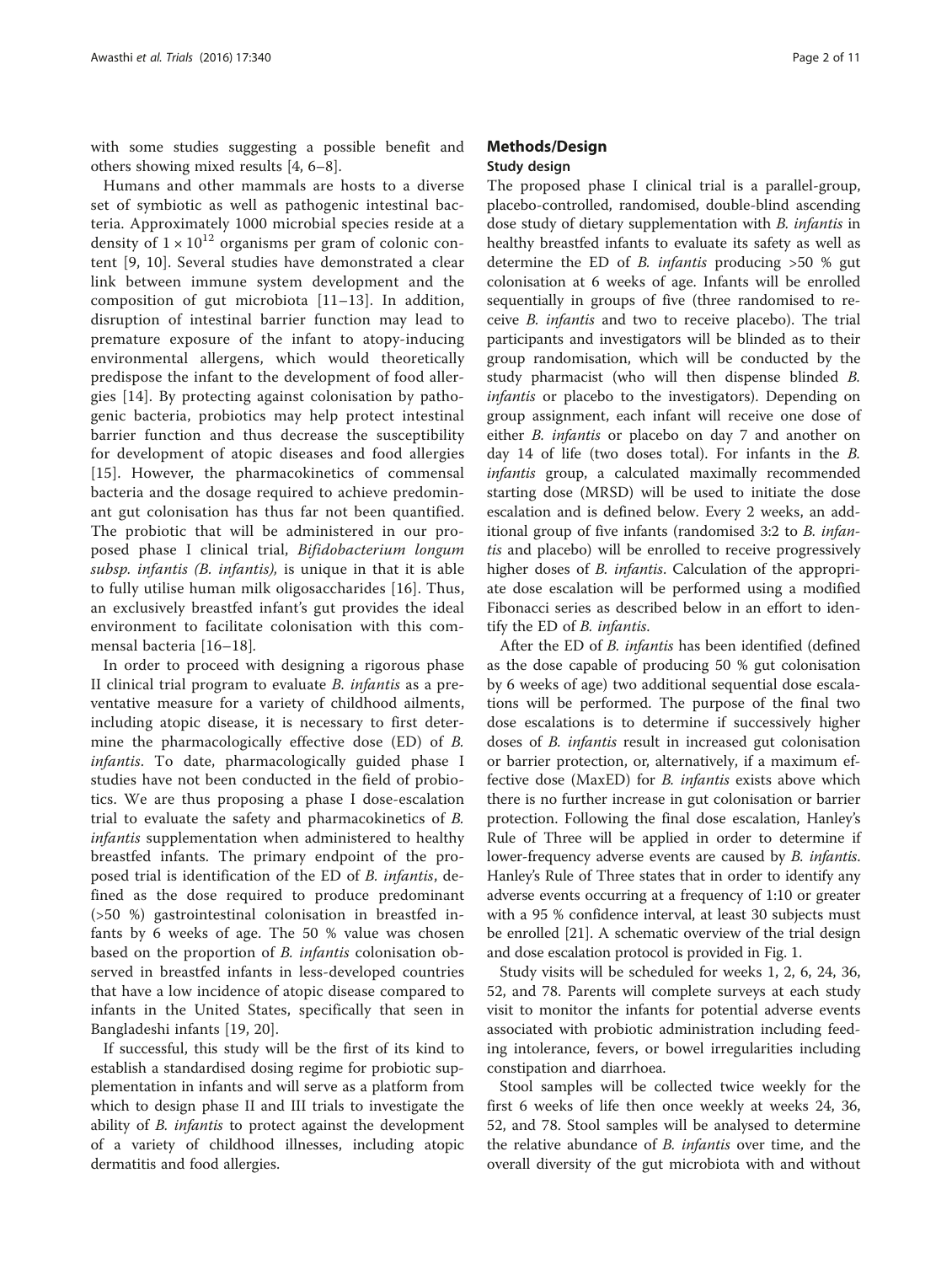<span id="page-2-0"></span>

B. infantis supplementation. Stools will also be analysed for milk oligosaccharides to verify consumption of breast milk and to correlate the proportion of human milk oligosaccharides and free sugar monomers seen in the infant stool at various levels of B. infantis colonisation.

Breast milk will be collected at 7, 14, 42, 120, and 180 days after the birth of the infant to determine the type and proportion of milk oligosaccharides present at various time points. The purpose of this analysis is to allow correlation of the type and amount of milk glycans present in breast milk with that in the infant stool samples.

Entry into the study requires the intent to breastfeed exclusively for a minimum of 6 months. If mothers decide to discontinue breastfeeding during the study, we will note that in the infant's notes and obtain an additional series of weekly stool samples for 6 weeks after discontinuation of breastfeeding. The purpose of this additional stool sample collection is to determine if discontinuation of breastfeeding has an impact on the level of existing B. infantis colonisation in the infant gut.

A table of the schedule of study visits and specimen collections is provided in Table [1,](#page-3-0) and an overview of the timeline of the study interventions and assessments is provided in Table [2.](#page-4-0)

#### Patient recruitment

As infants need to be enrolled within the first week of life, efforts will target pregnant women. Institutional Review Board (IRB)-approved flyers will be used to

recruit pregnant women to participate in the study from the UC Davis Family Practice Center, UC Davis Obstetrics & Gynecology offices, and the inpatient Labor and Delivery ward.

#### Informed consent process

During the initial screening visit, written informed consent will be obtained from the mother for infant participation in the study. The parents will be instructed on the proper collection and home storage of infant stool and maternal breast milk samples.

The potential risks and benefits to enrolled infants are outlined below in lay terms, as described in the IRB-approved consent forms that will be used to consent the parents/guardians of eligible infants for study participation:

"Probiotics are living organisms such as bacteria or yeast that are sold as dietary supplements for the purpose of improving health. Probiotics may have benefits such as decreasing the growth of harmful bacteria in the gastrointestinal tract, improving digestion and helping to strengthen the immune system. Probiotics have shown some benefit in reducing the risk of developing atopic (allergic) dermatitis in children. However, this optimal dose of probiotic needed to achieve such beneficial effects has not yet been studied in randomised controlled clinical trials. We wish to investigate the optimal dose of probiotic bacteria needed to colonise the infant gastrointestinal tracts by 6 weeks of age. We will also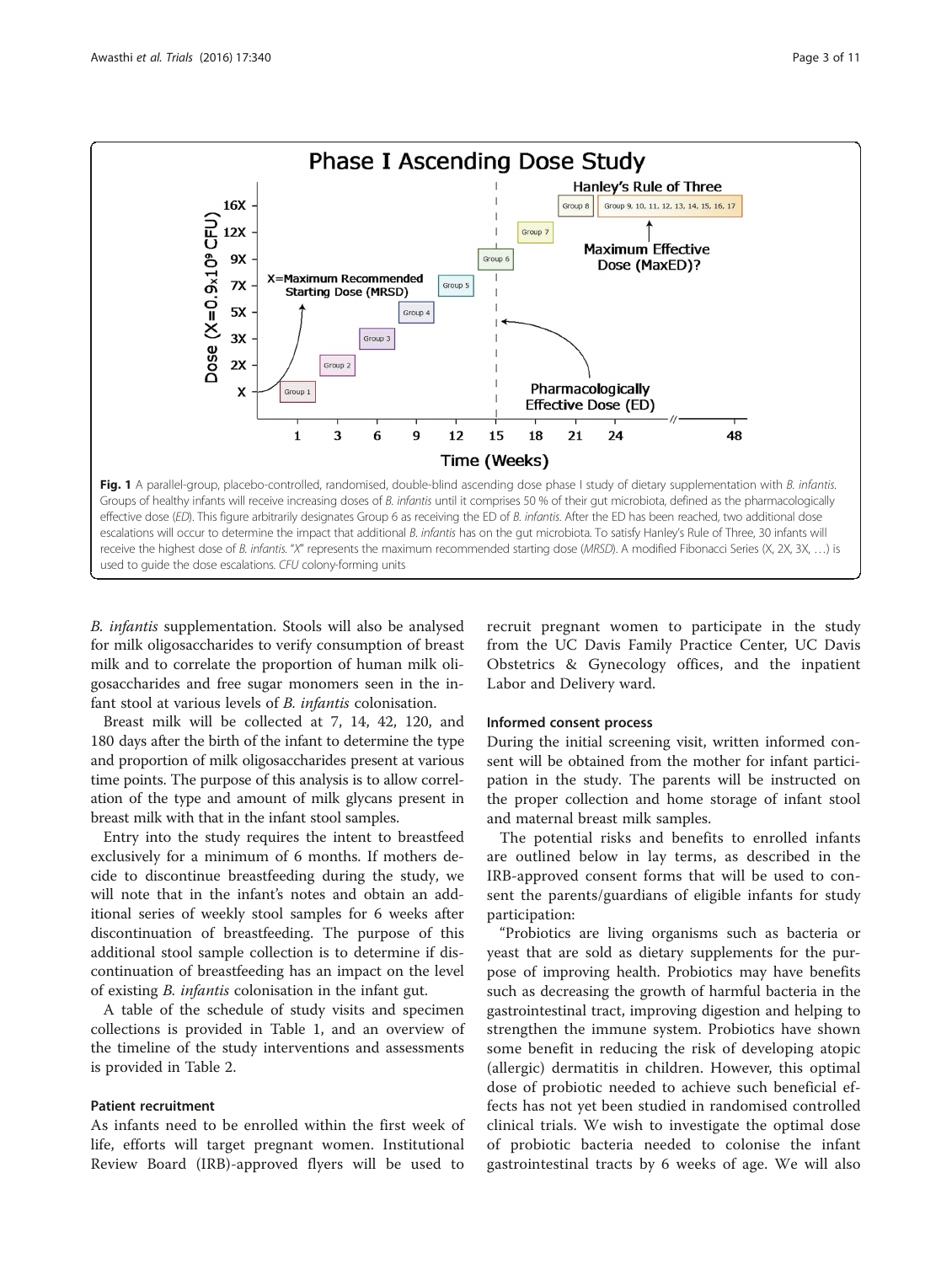<span id="page-3-0"></span>

| Week                        | Visits and activities                                                                                                                                                                                                                                                                                                                                                                                                   |
|-----------------------------|-------------------------------------------------------------------------------------------------------------------------------------------------------------------------------------------------------------------------------------------------------------------------------------------------------------------------------------------------------------------------------------------------------------------------|
| Prior to starting the study | • The patients' parents or legal guardians will be asked to read and sign the consent form<br>and will be instructed on the procedures for collection and storage of stool samples. They<br>will be asked to refrain from giving the child any other dietary supplementation or probiotics<br>while in the study and to inform the researchers if they are prescribed oral antibiotics at<br>any time during the study. |
| Week 1                      | · Initial study visit, adverse event survey administration to parents and administration of<br>first dose of B. infantis or placebo on day 7 of life.                                                                                                                                                                                                                                                                   |
|                             | • Week 1 stool samples collected (infants will have stool samples collected twice weekly<br>for the first 6 weeks and then at the study visits at weeks 6, 24, 36, 52, and 78).                                                                                                                                                                                                                                         |
|                             | If breastfeeding is discontinued at any point in the study, an additional series of six weekly<br>stool samples will be collected following discontinuation in addition to the regularly<br>scheduled collections                                                                                                                                                                                                       |
|                             | • Mother collects breast milk on day 7 of life.                                                                                                                                                                                                                                                                                                                                                                         |
| Week 2                      | • Study visit, adverse event survey administration to parents and administration of second<br>dose of B. infantis or placebo on day 14 of life.                                                                                                                                                                                                                                                                         |
|                             | • Week 2 stool samples collected                                                                                                                                                                                                                                                                                                                                                                                        |
|                             | · Mother collects breast milk on day 14 of life.                                                                                                                                                                                                                                                                                                                                                                        |
| Week 3                      | • Week 3 stool samples collected                                                                                                                                                                                                                                                                                                                                                                                        |
|                             | • Adverse event survey administration to parents                                                                                                                                                                                                                                                                                                                                                                        |
| Week 4                      | • Week 4 stool samples collected                                                                                                                                                                                                                                                                                                                                                                                        |
|                             | • Adverse event survey administration to parents                                                                                                                                                                                                                                                                                                                                                                        |
| Week 5                      | • Week 5 stool samples collected                                                                                                                                                                                                                                                                                                                                                                                        |
| Week 6                      | • Study visit, adverse event survey administration to parents.                                                                                                                                                                                                                                                                                                                                                          |
|                             | • Week 6 stool sample collected.                                                                                                                                                                                                                                                                                                                                                                                        |
|                             | • Mother collects breast milk on day 42 of life.                                                                                                                                                                                                                                                                                                                                                                        |
| Week 17                     | · Mother collects breast milk on day 120 of life.                                                                                                                                                                                                                                                                                                                                                                       |
| Week 24                     | · Study visit, adverse event survey administration to parents.                                                                                                                                                                                                                                                                                                                                                          |
|                             | • Week 24 stool sample collected.                                                                                                                                                                                                                                                                                                                                                                                       |
| Week 25                     | • Mother collects breast milk on day 180 of life.                                                                                                                                                                                                                                                                                                                                                                       |
| Week 36                     | • Study visit, adverse event survey administration to parents.                                                                                                                                                                                                                                                                                                                                                          |
|                             | • Week 36 stool sample collected.                                                                                                                                                                                                                                                                                                                                                                                       |
| Week 52                     | • Study visit, adverse event survey administration to parents.                                                                                                                                                                                                                                                                                                                                                          |
|                             | • Week 52 stool sample collected.                                                                                                                                                                                                                                                                                                                                                                                       |
| Week 78                     | • Study visit, adverse event survey administration to parents.                                                                                                                                                                                                                                                                                                                                                          |
|                             | • Week 78 stool sample collected.                                                                                                                                                                                                                                                                                                                                                                                       |

monitor patients for any evidence of atopic dermatitis (AD) and any effect on the severity of the AD during the course of the study.

Side effects described with probiotic use include diarrhea, vomiting and increased flatulence. Serious adverse effects of probiotics in infants include an extremely low risk of systemic infection (bacteraemia), but have thus far only been reported in children who were immunocompromised. Only healthy infants without any major systemic illnesses will be eligible to participate in this study, so we anticipate very minimal physical risks to subjects under these conditions.

However, as a result of being in the study your infant may experience one or more of the following adverse side effects listed below:

- Fever greater than 102°Farenheit
- Feeding difficulties (decreased feeding, colic, spitting up)
- Irregular bowel movements (diarrhea or constipation)
- Blood or pus in the stool
- Vomiting
- Abdominal pain or swelling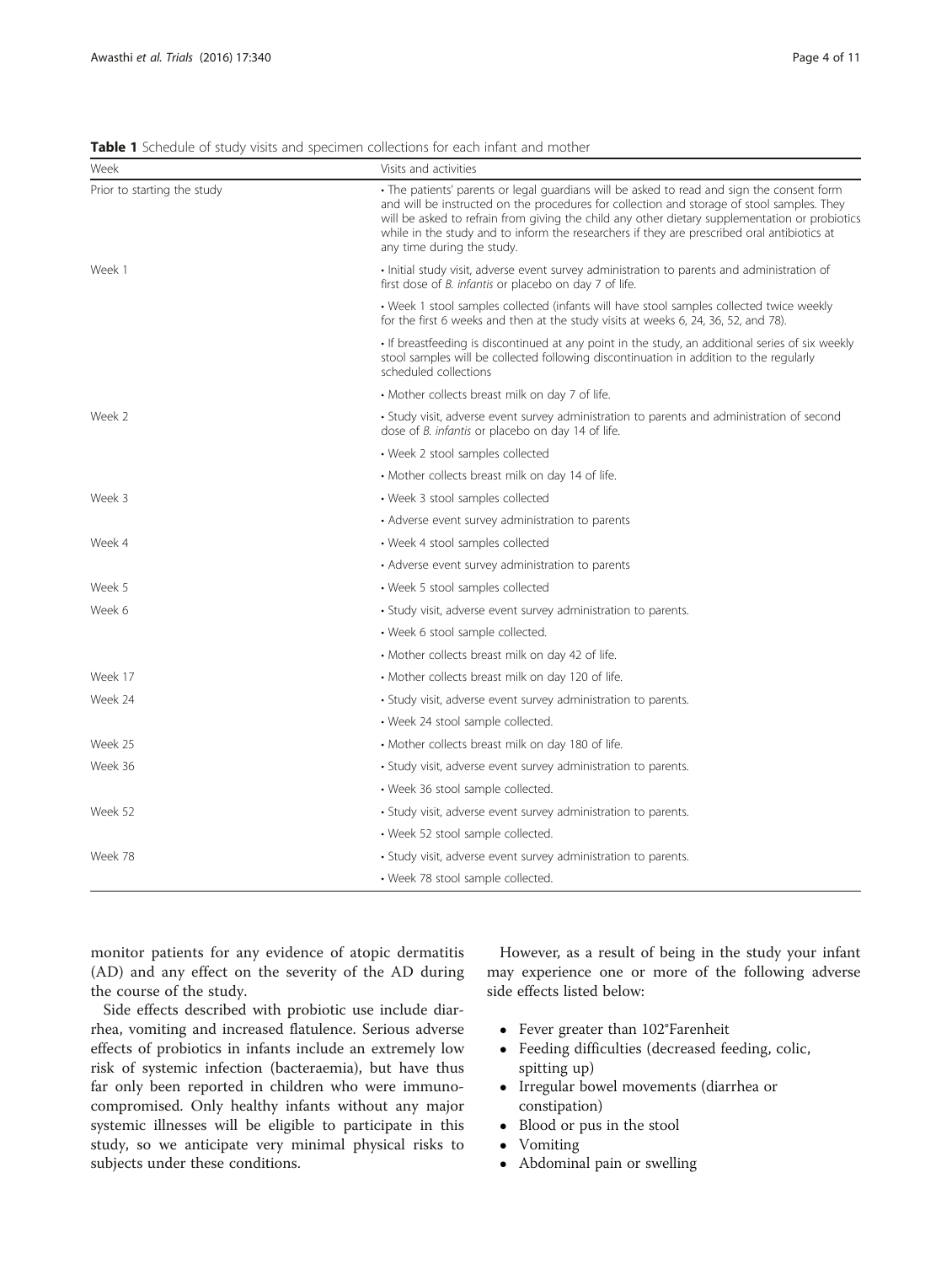| Timepoint                                                                 | Enrolment<br>$-t_1$ | Allocation<br>0 | Post-allocation                |                          |          |          |          |                                 |                           |         |                                  |          |             |          |  |
|---------------------------------------------------------------------------|---------------------|-----------------|--------------------------------|--------------------------|----------|----------|----------|---------------------------------|---------------------------|---------|----------------------------------|----------|-------------|----------|--|
|                                                                           |                     |                 | Week 1                         | Week 2                   | Week 3   | Week 4   | Week 5   | Week 6                          | Week 17                   | Week 24 | Week 25                          | Week 36  | Week 52     | Week 78  |  |
| Enrolment:                                                                |                     |                 |                                |                          |          |          |          |                                 |                           |         |                                  |          |             |          |  |
| Eligibility screen                                                        | X                   |                 |                                |                          |          |          |          |                                 |                           |         |                                  |          |             |          |  |
| Informed consent                                                          | $\times$            |                 |                                |                          |          |          |          |                                 |                           |         |                                  |          |             |          |  |
| Allocation                                                                |                     | $\mathsf X$     |                                |                          |          |          |          |                                 |                           |         |                                  |          |             |          |  |
| Interventions:                                                            |                     |                 |                                |                          |          |          |          |                                 |                           |         |                                  |          |             |          |  |
| Dose #1 of <i>B. infantis</i> /placebo                                    |                     |                 | $\times$                       |                          |          |          |          |                                 |                           |         |                                  |          |             |          |  |
| Dose #2 of <i>B. infantis/placebo</i>                                     |                     |                 |                                | X                        |          |          |          |                                 |                           |         |                                  |          |             |          |  |
| Infant stool collection                                                   |                     |                 | $\times$                       | $\times$                 | $\times$ | $\times$ | $\times$ | X                               |                           | X       |                                  | X        | $\times$    | $\times$ |  |
| Breast milk collection                                                    |                     |                 | X<br>(Day 7<br>of life)        | X<br>(Day 14<br>of life) |          |          |          | $\times$<br>(Day 42<br>of life) | Χ<br>(Day 120<br>of life) |         | X<br>(Day 180<br>of life)        |          |             |          |  |
| Assessments:                                                              |                     |                 |                                |                          |          |          |          |                                 |                           |         |                                  |          |             |          |  |
| Identification of pharmacologically<br>effective dose (ED) of B. infantis |                     |                 |                                |                          |          |          |          | X                               |                           |         |                                  |          |             |          |  |
| Study visit                                                               |                     |                 | $\times$                       | $\times$                 |          |          |          | $\times$                        |                           | Χ       |                                  | X        | X           | X        |  |
| Adverse event survey                                                      |                     |                 | $\times$                       | X                        |          |          |          | $\mathsf X$                     |                           | X       |                                  | X        | $\mathsf X$ | X        |  |
| Analysis of stool oligosaccharides                                        |                     |                 | X                              | X                        | X        | X        | X        | X                               |                           | Χ       |                                  | X.       | X           | X        |  |
| Analysis of stool microbiota                                              |                     |                 | $\times$                       | $\times$                 | $\times$ | $\times$ | $\times$ | $\times$                        |                           | X       |                                  | $\times$ | $\times$    | $\times$ |  |
| Analysis of breast milk<br>oligosaccharides                               |                     |                 | $\times$<br>(Day 7<br>of life) | X<br>(Day 14<br>of life) |          |          |          | X<br>(Day 42<br>of life)        | Χ<br>(Day 120<br>of life) |         | $\times$<br>(Day 180<br>of life) |          |             |          |  |

<span id="page-4-0"></span>Table 2 Schedules for study participant enrolment, interventions and assessments in parallel-group, placebo-controlled, randomised, double-blind ascending dose phase I study of dietary supplementation with B. infantis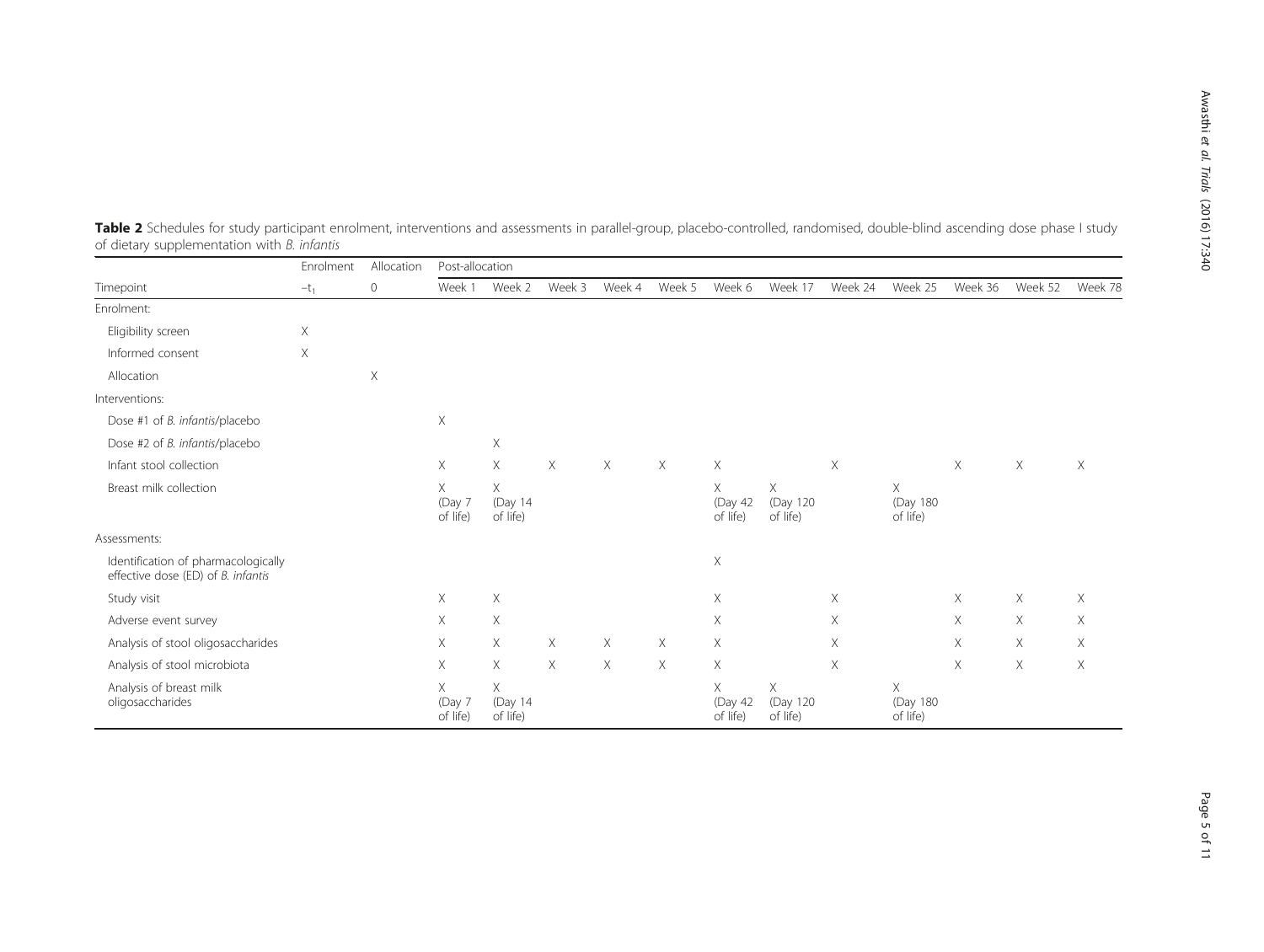• Sepsis (serious infection involving the presence of bacteria in the baby's blood)"

## Study inclusion and exclusion criteria Inclusion criteria

 Healthy newborn infants between 1 and 7 days old with intent to be exclusively breastfed for a minimum of 6 months

#### Exclusion criteria

- Infants given dietary supplementation, including other probiotics.
- Infants born prior to 34 weeks gestation.
- Infants below  $10^{th}$  percentile for body weight.
- Postnatal use of antibiotics (oral, intramuscular, or intravenous) by either the mother or the infant. Of note, prenatal maternal Group B streptococcus prophylaxis is not a criterion for study exclusion.
- Family history of immunodeficiency syndrome(s).
- Infants with signs of a clinically apparent underlying immunodeficiency.
- Intent to use non-breast milk infant formula for feeding during the first 6 months.
- History of gastrointestinal tract abnormality or infection.

## Protocol for calculating the starting dose of B. infantis and dose escalation

Previous studies of B. infantis supplementation in premature infants at the UC Davis neonatal intensive care unit (NICU) have used a dose of  $1.4 \times 10^9$  colonyforming units twice daily for 2 weeks without any observed serious adverse effects [\[22](#page-10-0)]. Applying a safety factor of three and adjusting for once-daily dosing yields, a MSRD of  $0.9 \times 10^9$  colony-forming units of *B. infantis* is to be administered on day 7 and day 14 of life. Each group of five infants will be enrolled at least 2 weeks apart to allow for sufficient time to identify possible adverse events prior to each dose increase. A modified Fibonacci-based dose escalation protocol will be applied as shown below:

$$
F_n = \sum_{k=0}^{\left[\frac{n-1}{2}\right]} \binom{n-k-1}{k}
$$

The specific modified-Fibonacci series will be as follows:

 $x, 2x, 3x, 5x, 9x, 12x, and 16x (where  $x = 0.9 \times 10^9$ )$ colony-forming units of B. infantis)

Based on the schedule for enrolling new groups every 2 weeks, by the time the pharmacologically effective

dose (ED, defined as the dose of B. infantis resulting in 50 % gut colonisation at 6 weeks of age) has been identified, two additional dose escalations will have been performed in successive infant groups. Figure [1](#page-2-0) provides schematic representation of infant group enrollment as well as the dose escalation protocol to identify the ED for B. infantis as well as the MaxED, if applicable.

## Study-wide number of subjects

We propose a maximum sample size of 90 infants. Five infants (three to receive B. infantis supplementation and two to receive placebo) will be enrolled for the initial dose of B. infantis. An additional five infants will be enrolled at each dose escalation. Once the pharmacologically effective dose (ED) of B. infantis has been reached, two additional dose escalations will be performed (for reasons as described above). We estimate that the ED of B. infantis will be identified within seven dose escalations (35 infants). Accounting for the final two dose escalations will bring the total to 45 infants. Following the final dose escalation, 45 additional infants (27 to receive B. infantis and 18 to receive placebo) will be enrolled to screen for lower-frequency adverse events using Hanley's Rule of Three [\[21\]](#page-10-0). This will bring the maximum enrollment number to 90 infants. If the ED of B. infantis required to produce 50 % gut colonisation at 6 weeks is not reached, then enrollment will be halted after 90 infants have been enrolled. Additional stopping rules are listed in the "Study Endpoints" section.

#### Randomisation

A computer-generated list of random numbers will be used to create a series of numbered, sealed opaque envelopes containing assignments to either placebo or supplementation with *B. infantis*. For every three infants assigned to B. infantis supplementation, two additional infants will be assigned to placebo. The study pharmacist will be responsible for the randomisation and delivery of the blinded supplements.

## Study methods and interventions

## Infant stool collection

Parents will be instructed how to collect and store infant stool samples at home. Stool samples will be collected twice weekly for the first 6 weeks of life then once weekly at weeks 24, 36, 52, and 78. If breastfeeding is discontinued at any point, an additional series of weekly stool samples will be collected for 6 weeks following discontinuation. At the initial enrollment visit parents will be provided with a stool sample collection including a sealable freezer box, marked sealed collection tubes and sealable plastic bags. Parents will be instructed to store samples in their home freezers immediately after collection to prevent secondary bacterial growth, and discard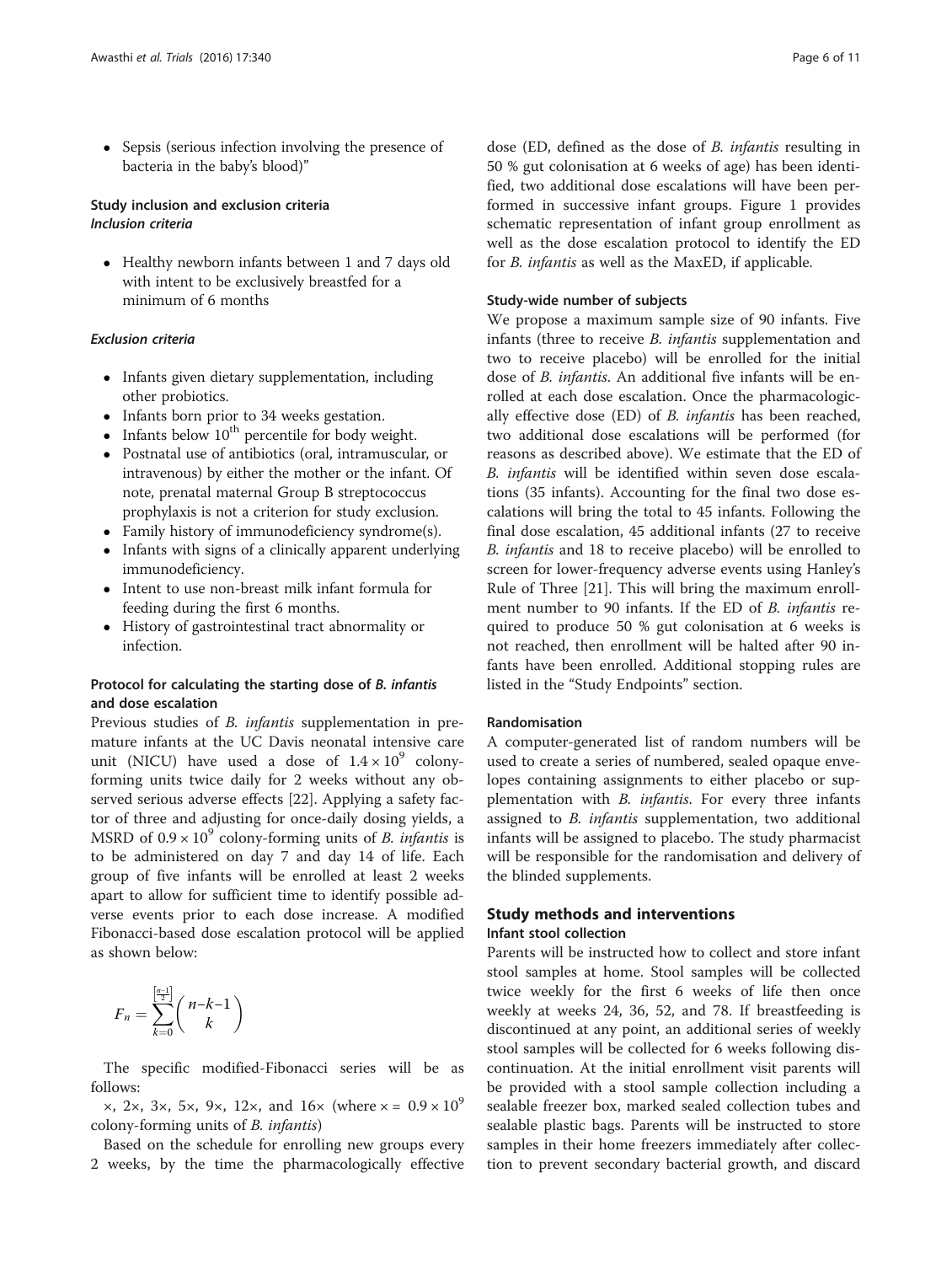any samples not able to be frozen at the time of collection. Stool samples will be stored in the home freezers of study participants and picked up by study personnel once weekly to ensure they can be properly transported to the laboratory under temperature-controlled conditions. Any samples that are not stored immediately in the freezer at the time of collection or thaw en route to the laboratory will be discarded and parents will be instructed to collect and store a new stool sample according to the protocol. The stool samples will be analysed in the laboratory using DNA extraction to determine the identity and predominance of various commensal bacterial species, including the percentage of B. infantis present. The method of stool collection that will be provided to parents is described below:

- 1. At any time of day, scoop 1–2 teaspoons of your infant's stool with the tongue depressor into the sealable collection tube. The amount of stool should fill the tube between the 5 and 10 ml mark.
- 2. Seal the tube and label with the time and date it was collected.
- 3. Place the stool filled tube inside a sealable plastic bag and seal it.
- 4. IMMEDIATELY place the sealed bag containing the stool sample into the study freezer box and store it in your freezer. It is important that stool samples are stored in the freezer immediately after collection to prevent bacteria from growing. If the stool sample was not immediately placed in the freezer, please discard the sample and collect another sample from your baby at the earliest convenience.

#### Breast milk collections

Mothers will collect a series of breast milk samples for laboratory analysis to determine the type and proportion of milk oligosaccharides present at various time points. The purpose of this analysis is to allow correlation of the type and amount of milk glycans present in breast milk with that in the infant stool samples, both to verify the presence of the specific oligosaccharides preferred by B. infantis as well as to determine if appropriate amounts are present in the infant stool to represent exclusive breastfeeding practices.

Breast milk will be collected at 7, 14, 42, 120, and 180 days after the birth of the infant, and stored in the home freezers in the same manner as the stool samples. Parents will be provided with detailed instructions and supplies for collection as described below:

1. Between 2–4 hours after your last breastfeeding, use the breast pump to pump all the milk from one breast into the breast pump collection bottle.

- 2. Using the measuring cup, measure out 12 ounces of breast milk.
- 3. Divide the 12 ounces of breast milk into three (3) collection tubes, with four (4) ounces per tube.
- 4. Using the collection tube labels and a permanent marker, label each collection tube with the date and time of collection.
- 5. IMMEDIATELY, place the three tubes of breast milk in a single ziplock bag, seal it, and place in the study collection box stored in your freezer.
- 6. Wash and dry the breast pump, collection bottle, and measuring cup thoroughly after each use

## Data management and specimen banking

Collected breast milk and stool samples will be labelled with a four digit number randomly assigned to each patient as well as the date of sample collection. De-identified samples will be delivered to the laboratory for processing. Precautions will be taken to maintain the privacy of all participants. Personal information maintained on infant subjects will include age, first initial, last name, and four digit medical record number assigned at the time of randomisation. Patient information will not be disclosed to third party individuals except those authorised to oversee the research project.

#### Study endpoints

Primary outcome measures

#### Identification of pharmacologically effective dose (ED) of B. infantis

The primary endpoint of the study is identification of the ED of B. infantis, i.e. the dose required to produce predominant (>50 %) gut colonisation at 6 weeks of age. The value of 50 % colonisation was chosen because B. infantis represented greater than 50 % of the gut microbiota in the vast majority of Bangladesh infants [\[19](#page-10-0)]. The percent gut colonisation will be determined through analysis of stool samples by 16S sequencing.

#### Safety

An additional primary endpoint is to determine the safety of B. infantis supplementation in immunocompetent, fullterm infants. Any adverse events including fever of 38.9 °C (102 °F) or higher, abdominal pain or colic, blood or purulence in the stool, diarrhoea or vomiting will be documented and dosing adjusted accordingly ("Stopping rules" are defined below).

## Secondary outcome measures Milk oligosaccharide consumption

All stool samples will also be analyzed for the presence of oligosaccharides unique to breast milk and for the presence of free saccharide monomers, which are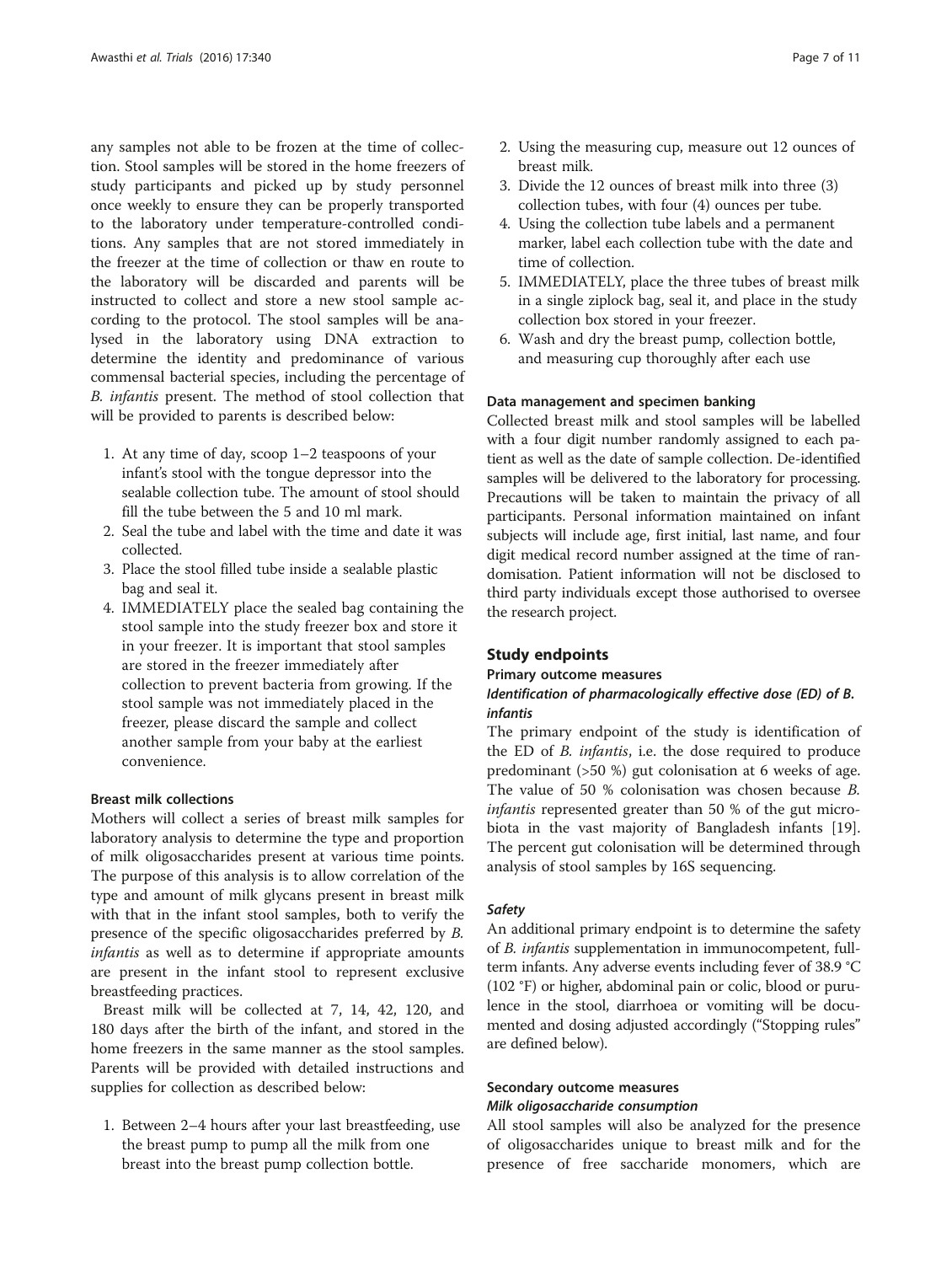products of their incomplete digestion. B. infantis abundance will be correlated to these values.

#### Microbiota composition

In addition to determining the percent composition of B. infantis in infant stool samples, numerous other measures such as microbiota diversity (Shannon Diversity plots) and rate of B. infantis decline following cessation of breast feeding will also be determined.

#### Provisions to monitor data and ensure safety of subjects

Children will be recruited for this study. Subjects will be monitored clinically during the study period to assess for potential adverse events. A previous study of B. infantis supplementation in premature infants administered similar doses and was well tolerated with no severe adverse events noted [[22](#page-10-0)]. Nonetheless, patients enrolled in the study will be monitored closely and any evidence of feeding intolerance, illness, or infection will be thoroughly evaluated. A survey to assess for any baseline feeding intolerance or symptoms will be administered to all infants prior to administration of B. infantis or placebo. Additional symptom questionnaires will be administered weekly during the first month of the study and at every study visit therafter at 6, 24, 36, 52, and 78 weeks. Patients will be provided with the contact information for the principal investigator and on-call dermatology resident should any unforeseen symptoms or problems arise.

#### Rules for stopping dose escalation and halting trial

- 1) Dose escalation will be stopped if a maximally tolerated dose (MTD) of B. infantis is reached. The data safety monitoring board will evaluate the adverse events reported at each ascending dose of B. infantis. If the safety monitoring board deems that one or more of the three infants in the B. infantis supplementation group experienced an adverse event (such as fever >38.9 °C (102 °F), abdominal pain or colic, blood or purulence in the stool, diarrhoea or vomiting) then additional dose escalation will be halted.
- 2) In the event dose escalation is halted due to adverse events, an additional group of five infants will be enrolled with three infants at the same (i.e. not escalated) dose of B. infantis and two receiving placebo.
- 3) If no adverse events occur in this additional, nonescalated group, then dose escalation will be resumed beginning with the next group of enrolled infants.
- 4) However, if adverse events are noted in one or more infant(s) in the non-escalated group, all further dose escalation will be halted. The B. infantis dose will be de-escalated to the previous value, and an additional group of five infants (three B. infantis, two placebo)

will be enrolled. If no adverse events occur in the de-escalated group, this dose will be considered the MTD and the trial will be stopped.

5) If any adverse events are noted in the de-escalated group, further de-escalation and enrollment of infants will occur to identify the dose of B. infantis considered to be the MTD, in which no adverse events occur in the study group.

#### Withdrawal of subjects

Subjects may be withdrawn without their consent if they acquire medical issues during the study period that require administration of oral or parenteral antibiotics or immunosuppressive medications. If a subject is to be withdrawn, the parent(s) will be contacted and the reason(s) for withdrawal will be explained in full. No further data will be collected from withdrawn subjects.

Subjects have the right to withdraw from the study at any time for any reason. Every effort will be made to follow-up subjects who discontinue placebo or *B. infan*tis supplementation prior to the second dose. These evaluations should continue according to the protocol of scheduled study visits if at all possible. The reasons for discontinuation will be recorded in the subjects' study file. If a subject is unable to return for evaluation, every effort will be made to contact via telephone 28 days after withdrawal to determine if any serious adverse events have occurred while off study. Any identified adverse events will be followed until resolution.

The investigator also has the right to remove subjects from the study without their consent. Possible reasons for removal include:

- Non-compliance with the study protocol<br>• Significant protocol deviation
- Significant protocol deviation
- Serious adverse event potentially related to study treatment

Subjects that withdraw after the 6 week study visit will not be replaced with new subjects.

## **Discussion**

From our experience of administering B. infantis to infants in the NICU at UC Davis, it is highly unlikely that a phase I trial will successfully identify a MTD of this probiotic. Thus, our proposed phase I ascending dose study will instead utilise a targeted outcome, optimal gut colonisation of B. infantis at 6 weeks of age. Such "concentration controlled" phase I clinical trials that use pharmacokinetics in place of drug toxicity to guide dose escalation are supported in the literature [\[23, 24\]](#page-10-0). For example, in molecularly targeted anticancer agents, toxicity concerns are reduced, making "drug-related biological effects" a better suited primary endpoint [[25](#page-10-0)–[28](#page-10-0)].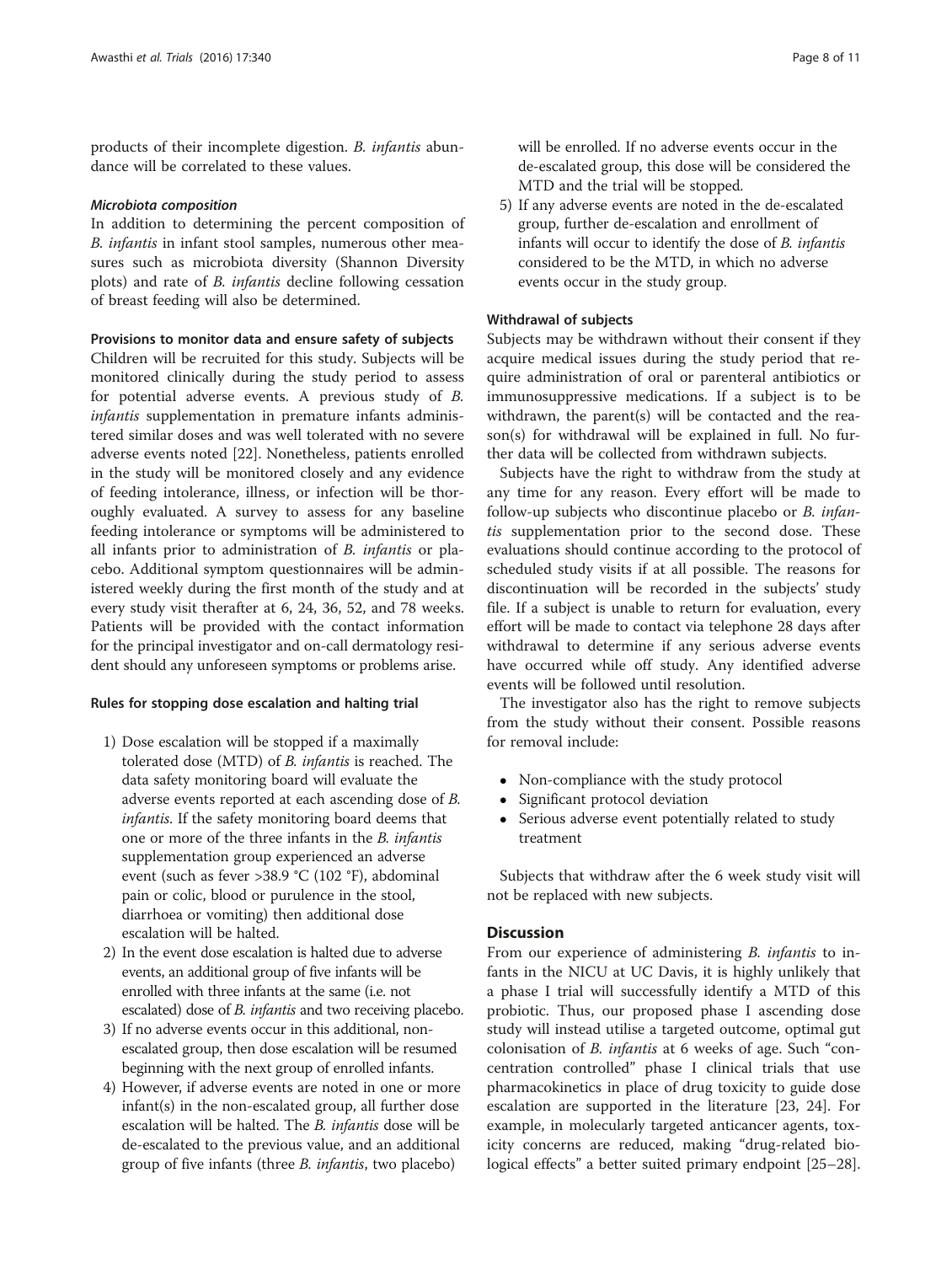Our specific trial will measure gut microbiota composition following B. infantis administration to determine the dose of B. infantis that is required to successfully colonise the gastrointestinal tract of a 6-week-old breastfed infant. Secondary outcome measures will include measurement of complex glycan consumption by the infant as well as diversity of the intestinal microbiota. As in all phase I studies, the infants will be monitored closely for adverse events. The main goal of this phase I trial is to establish a recommended administering dose of B. infantis to support further efficacy testing in phase II and phase III trials.

Prior probiotic studies have differed from the proposed study with regards to their dosing regime, inclusion criteria, and types of bacteria administered. Many prior trials in infants were designed with limited knowledge of the human milk glycome and resultant effects on the infant's intestinal microbiotia. Probiotic bacteria used in prior trials in children have included Bifidobacterium breve, Bifidobacterium lactis, Bifidobacterium longum, Lactobacillus acidophilus, Lactobacillus fermentum, and Propinobacterium freudenreichii, among others [[29](#page-10-0)–[34](#page-10-0)]. In many prior studies, it was unclear why a particular probiotic was chosen. Research done by the milk group at UC Davis has shown that the vast majority of probiotic species do not grow on the human milk oligosaccharides in breast milk [[16, 35, 36\]](#page-10-0). Evidently, most probiotics studied in previous clinical trials have been selected based on culturability and taste profiles when administered as fermented food products rather than their biological activity. In contrast, our proposed study is based upon research into the human milk glycome and insight into the specific bacteria that digest breast milk oligosaccharides.

One unique aspect of this trial is that we will administer B. infantis to exclusively breastfed infants. The breast milk will provide the prebiotic oligosaccharides and thus select for the growth of B. infantis over other gastrointestinal commensal bacteria. In addition, we will monitor the composition of the intestinal microbiota should the mothers choose to discontinue breastfeeding to determine the effect breast milk consumption has on the maintenance of B. infantis intestinal colonisation. Previous studies investigating probiotics have administered the bacteria in combination with galacto- and fructo-oligosaccharides [[37, 38\]](#page-10-0). However, these sugars differ significantly from milk oligosaccharides in that they are linear rather than branched and lack fucose and sialic acid moieties [\[39](#page-10-0)]. As human breast milk will comprise the majority of an infant's diet, supplementing with a probiotic that thrives on human milk oligosaccharides may be the most sensible strategy for cultivating a protective microbiota in healthy infants.

The most common adverse effects described with probiotic use include diarrhoea, vomiting, and increased flatulence. Probiotics are known to be extremely safe, as evidenced by prior use in premature infants as well as in both adults and children with HIV [\[40](#page-10-0), [41](#page-10-0)]. In Finland, the use of probiotic supplements (namely Lactobacillus rhamnosous GG) has increased dramatically over the past 20 years without evidence of a corresponding increase in the rate of lactobacillus bactermia [\[42, 43](#page-10-0)]. Probiotic supplementation has also been shown to be well tolerated without adverse effects in a recent randomised, double-blind, placebo-controlled trial comparing a combination of lactobacilli (Lactobacillus salivarius and Lactobacillus paracasei) and bifidobacteria (Bifidobacterium animalis subsp. lactis and Bifidobacterium bifidum) in pregnant women and infants, with the goal of assessing the safety of probiotic supplementation [\[44](#page-10-0)]. In this trial, enrolled women were treated with a total of  $1 \times 10^9$  colony-forming units of this probiotic regime daily for the last month of pregnancy and the regime was then administered to their infants from birth through to 6 months of age. There was no significant difference in the incidence of adverse events in either the maternal or infant groups, and no adverse events were attributed directly to the probiotic supplementation. There have been rare reports demonstrating the possibility of probiotic-related infectious complications, such as sepsis, bacteraemia, and endocarditis [[45](#page-10-0)–[47](#page-10-0)]. However, it is estimated that the risk of developing bacteraemia from ingested Lactobacillus probiotics is less than one in one million [\[48\]](#page-10-0). Though extremely rare, sepsis due to bifidobacterium has been described [\[49](#page-10-0)–[51](#page-10-0)]. The described cases of bifidobacterium bacteraemia include one adult that developed incidental sepsis following acupuncture, and two infants that received Bifidobacterium breve or Bifidobacterium longum as a probiotic supplement. Of note, one infant was premature with extremely low birthweight and the other was full term with comorbid omphalocele. To date there are no reported instances of bacteraemia resulting from *B. infantis*; however, all study participants will be warned of the extremely low risk of such complications.

While studies have demonstrated the ability of certain probiotics to prevent childhood illnesses [\[8](#page-9-0)], there are virtually no data on how to appropriately dose these supplements. The typical probiotic study has adopted a daily dosing regime, making feasibility an issue. Sometimes the probiotic is administered to the mother first and then to the infant for the first 6 months of life. Dose-ranging studies are usually required early on during a drug's clinical development. Excluding a few exceptions, probiotic dose-ranging studies are for the most part non-existent [\[52](#page-10-0)–[54\]](#page-10-0). As a follow-up clinical trial, we plan to conduct a dose-ranging phase II study that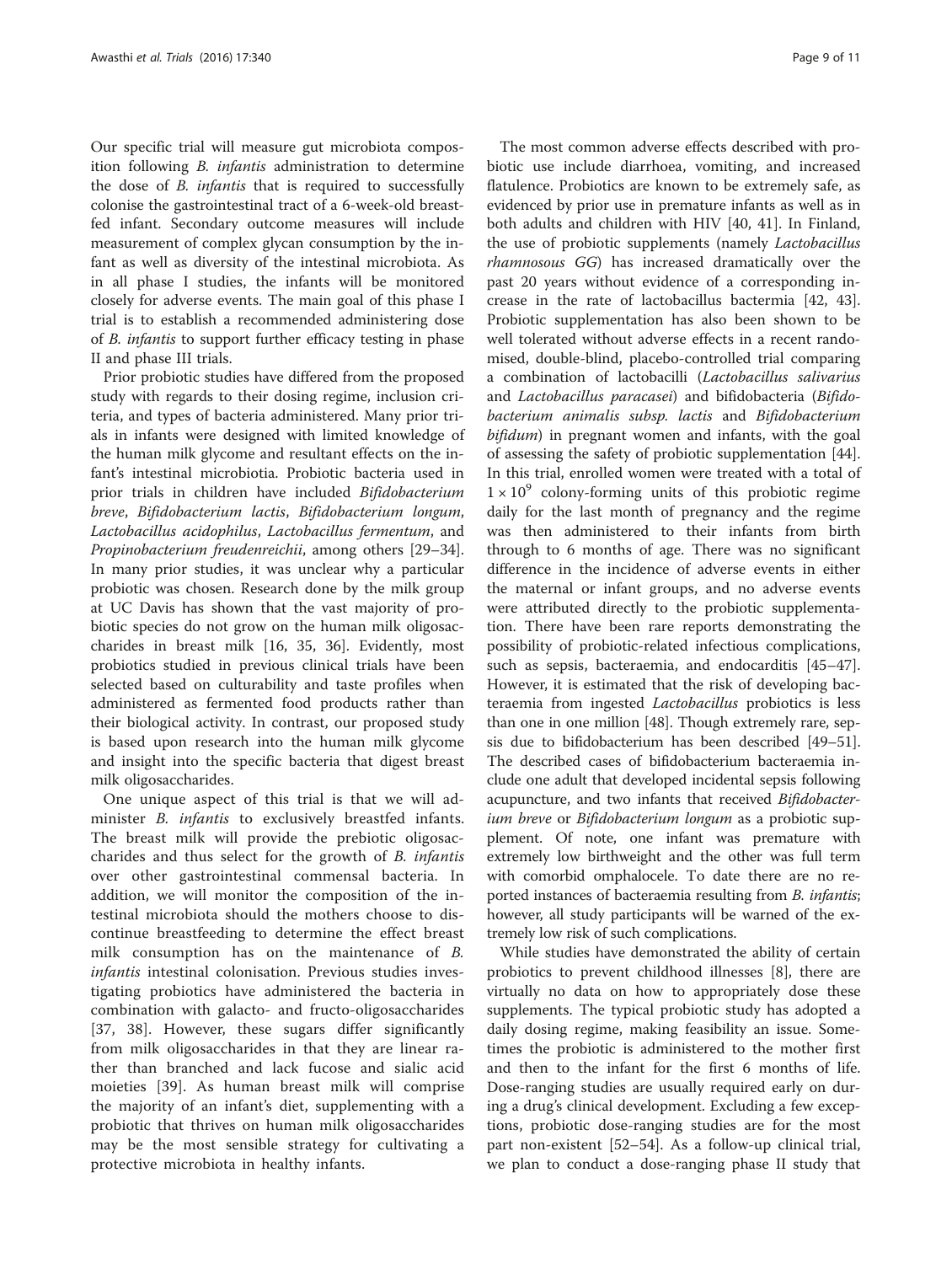<span id="page-9-0"></span>will compare the effectiveness of *B. infantis* daily dosing to a limited dosing regime consisting of B. infantis administered on days 7 and 14 only. In theory, the human breast milk oligosaccharides will bestow B. infantis with a competitive growth advantage, making daily dosing unnecessary. If the limited dosing regime is successful, it will have an immediate health care impact, as inoculating breast fed infants with two doses of B. infantis is an extremely feasible preventative measure to reduce the incidence of atopy and other diseases in at-risk children.

The pharmacokinetically guided design of this proposed phase I trial has not been attempted in prior probiotic studies. If successful the trial will identify a pharmacologically effective dose (ED) and maximum effective dose (MaxED) for B. infantis supplementation in healthy infants. The next generation sequencing strategy that will be employed to analyse the stool of the infants to determine gut colonisation with B. infantis has been well standardised, and is a common method for analysis of gut microbiota. Infants will also be monitored closely for potential adverse effects in case a maximally tolerated dose (MTD) is reached during the ascending dose study. The design of the trial is also innovative because the specific probiotic used for the supplementation will have a competitive advantage in an exclusively breastfed infant; it is the only bacterium that can fully utilise the complex oligosaccharides in breast milk as an energy source. Thus, the design of the trial provides an optimal environment for *B. infantis* to outcompete other intestinal microbiota. The rationale for the choice of probiotic used in prior infant trials is not clear; however, in this study it is based upon knowledge of the human milk glycome and specific metabolic needs of B. infantis. Our ultimate goal is to develop a clinically appropriate, safe, and effective dosing regime for probiotics that may be utilised in further phase II and phase III clinical trials. In doing so, we hope to lay the foundation for the design of objective, standardised clinical trials to assess the efficacy of probiotics for the prevention of a variety of diseases, including atopic dermatitis and food allergies in at-risk infants.

#### Trial status

This protocol is for a proposed clinical trial. The phase I protocol has been reviewed and approved by the UC Davis Institutional Review Board (IRB). This trial has been registered through clinicaltrials.gov on 23 October 2014 and is accessible online (Identification Number NCT02286999). Patient recruitment has not yet commenced for this trial.

#### Abbreviations

B. infantis, Bifidobacterium longum subsp. infantis; ED, pharmacologically effective dose; MaxED, maximum effective dose; MSRD, maximally recommended starting dose; MTD, maximally tolerated dose; NICU, neonatal intensive care unit

#### Acknowledgements

The authors are funded by the Burroughs Wellcome Fund.

#### Authors' contributions

SA participated in the design of the protocol and drafting of the manuscript. RW participated in drafting of the manuscript and design of the protocol. FP participated in drafting of the manuscript. JBG participated in conceptualisation and design of the study protocol. DAM participated in the design of the protocol. CBL participated in the design of the protocol, with specific focus on the sample analysis methods. KK contributed to the design of the statistical aspects of the protocol. SLF contributed to the protocol design, specifically the visit schedule and sample collection methods. JTS contributed to the design of the protocol, specifically the visit schedule and sample collection methods. AWA contributed to the design of the protocol. EM participated in the conceptualisation of the study, protocol design, and drafting of the manuscript. All authors read and approved the final manuscript.

#### Competing interests

The authors declare that they have no competing interests.

#### Ethics approval and consent to participate

A review of the protocol by the University of California Davis IRB has been conducted and the protocol was approved on 22 October 2015.

#### Author details

<sup>1</sup>Department of Dermatology, University of California Davis Medical Center, Sacramento, CA, USA. <sup>2</sup>Department of Food Science & Technology, University of California Davis, Davis, CA, USA. <sup>3</sup>Department of Chemistry, University of California Davis , Davis, CA, USA. <sup>4</sup>Division of Biostatistics, Department of Public Health Sciences, University of California Davis, Davis, CA, USA. <sup>5</sup>Foods for Health Institute, University of California Davis , Davis, CA, USA. 6 Department of Dermatology, Keck School of Medicine at the University of Southern California, Los Angeles, CA, USA.

#### Received: 24 December 2015 Accepted: 2 July 2016 Published online: 22 July 2016

#### References

- 1. Mackowiak PA. Recycling Metchnikoff: probiotics, the intestinal microbiome and the quest for long life. Front Public Health. 2013;1:52.
- 2. Reid G, et al. The importance of guidelines in the development and application of probiotics. Curr Pharm Des. 2005;11(1):11–6.
- 3. Viljanen M, et al. Probiotics in the treatment of atopic eczema/dermatitis syndrome in infants: a double-blind placebo-controlled trial. Allergy. 2005; 60(4):494–500.
- 4. Rautava S, Kalliomaki M, Isolauri E. Probiotics during pregnancy and breastfeeding might confer immunomodulatory protection against atopic disease in the infant. J Allergy Clin Immunol. 2002;109(1):119–21.
- 5. Weston S, et al. Effects of probiotics on atopic dermatitis: a randomised controlled trial. Arch Dis Child. 2005;90(9):892–7.
- 6. Abrahamsson TR, et al. Probiotics in prevention of IgE-associated eczema: a double-blind, randomised, placebo-controlled trial. J Allergy Clin Immunol. 2007;119(5):1174–80.
- 7. Rautava S, Arvilommi H, Isolauri E. Specific probiotics in enhancing maturation of IgA responses in formula-fed infants. Pediatr Res. 2006;60(2):221–4.
- 8. Kalliomaki M, et al. Probiotics in primary prevention of atopic disease: a randomised placebo-controlled trial. Lancet. 2001;357(9262):1076–9.
- 9. Hooper LV, et al. Molecular analysis of commensal host-microbial relationships in the intestine. Science. 2001;291(5505):881–4.
- 10. Hooper LV, Gordon JI. Commensal host-bacterial relationships in the gut. Science. 2001;292(5519):1115–8.
- 11. Mazmanian SK, et al. An immunomodulatory molecule of symbiotic bacteria directs maturation of the host immune system. Cell. 2005;122(1):107–18.
- 12. Rakoff-Nahoum S, et al. Recognition of commensal microflora by toll-like receptors is required for intestinal homeostasis. Cell. 2004;118(2):229–41.
- 13. Mazmanian SK. Capsular polysaccharides of symbiotic bacteria modulate immune responses during experimental colitis. J Pediatr Gastroenterol Nutr. 2008;46 Suppl 1:E11–2.
- 14. Yu LC. Intestinal epithelial barrier dysfunction in food hypersensitivity. J Allergy (Cairo). 2012;2012:596081.